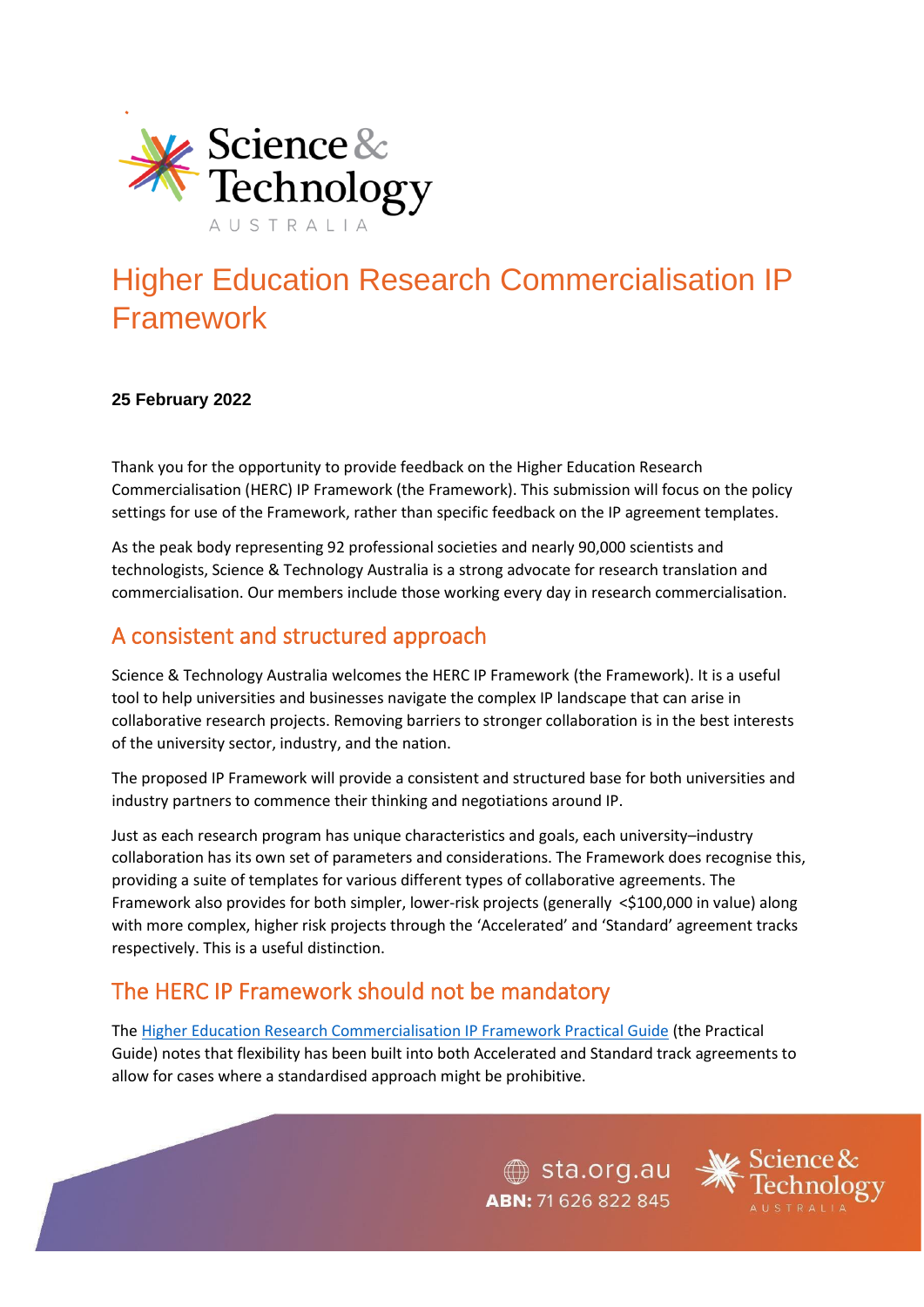While this 'built-in flexibility' may allow for some degree of tailoring to suit specific project needs, Science & Technology Australia reiterates previous input that the Framework should not be made mandatory across all university–industry collaborations. Nor should it be a condition of eligibility for funding under the Trailblazer Universities or Australia's Economic Accelerator programs.

Even with the range of agreement templates provided within the Framework, there may still be some arrangements or partnerships for which these will not be suitable. The Practical Guide acknowledges this on p11:

"*The Framework also recognises that there will be occasional projects where the use of the template agreements is not appropriate. For these situations, it is expected that parties will continue to seek independent legal advice and adopt their own agreements*."

However, despite this acknowledgement, the Practical Guide also indicates that use of the Framework will be mandatory for projects funded through the Trailblazer Universities and Australia's Economic Accelerator programs. The 'decision tree' diagram on page 8 states:

*Are you commercialising outputs from a project that is directly receiving funding from either the Trailblazer Universities Program or Australia's Economic Accelerator Program? Yes: The HERC IP Framework must be used.*

Further, page 66 of th[e Higher Education Research Commercialisation Action Plan](https://www.dese.gov.au/university-research-commercialisation-package/resources/university-research-commercialisation-action-plan) states that part of the University Research Commercialisation Plan agenda is to "*Require use of the IP framework in a limited set of publicly funded research grants*". On page 87, it states "*The HERC IP Framework will initially be applied for a limited set of publicly funded research grants and programs with future expansion to be considered over time*."

The [Trailblazer Universities Program Guidelines](https://www.dese.gov.au/trailblazer-universities-program/resources/trailblazer-universities-program-guidelines) state that, to be eligible for this program, universities must agree to "*an IP strategy that maximises benefits for Australia, incentivises collaboration and spurs innovation, including agreement to adopt the Higher Education Research Commercialisation (HERC) IP Framework for any IP resulting from Trailblazer Universities Program grants*" (p6).

There is further apparent contradiction within the Practical Guide where it notes that the level of obligation for universities will differ according to the complexity of the agreement. There are lower levels of obligation for universities when using a Standard track agreement compared to when using an Accelerated track agreement. This is in acknowledgement of the higher degree of complexity involved in a Standard track agreement. On page 9, the Practical Guide states: "*For the Standard track of agreements, the obligation for the university partner is to i) make the industry partner aware of the HERC IP Framework, and ii) make the industry partner aware of the applicable standard agreement that could be used as a starting point for negotiations.*" (our emphasis).

The phrasing of these statements again indicate that use of the Framework template is, in fact, not mandatory.

The Practical Guide also notes there is no obligation on the industry partner to use the IP Framework template in either an Accelerated or Standard agreement. Further guidance on what course of action a university should take if the industry partner does not want to use the template should be included. In many cases, companies will prefer or only enter an agreement using their own agreement templates or terms. This is often the approach set by the head office for multinational partners – including major global companies. Constraints on how agreements can be reached could deter international collaboration and investment. This would be a significant unintended